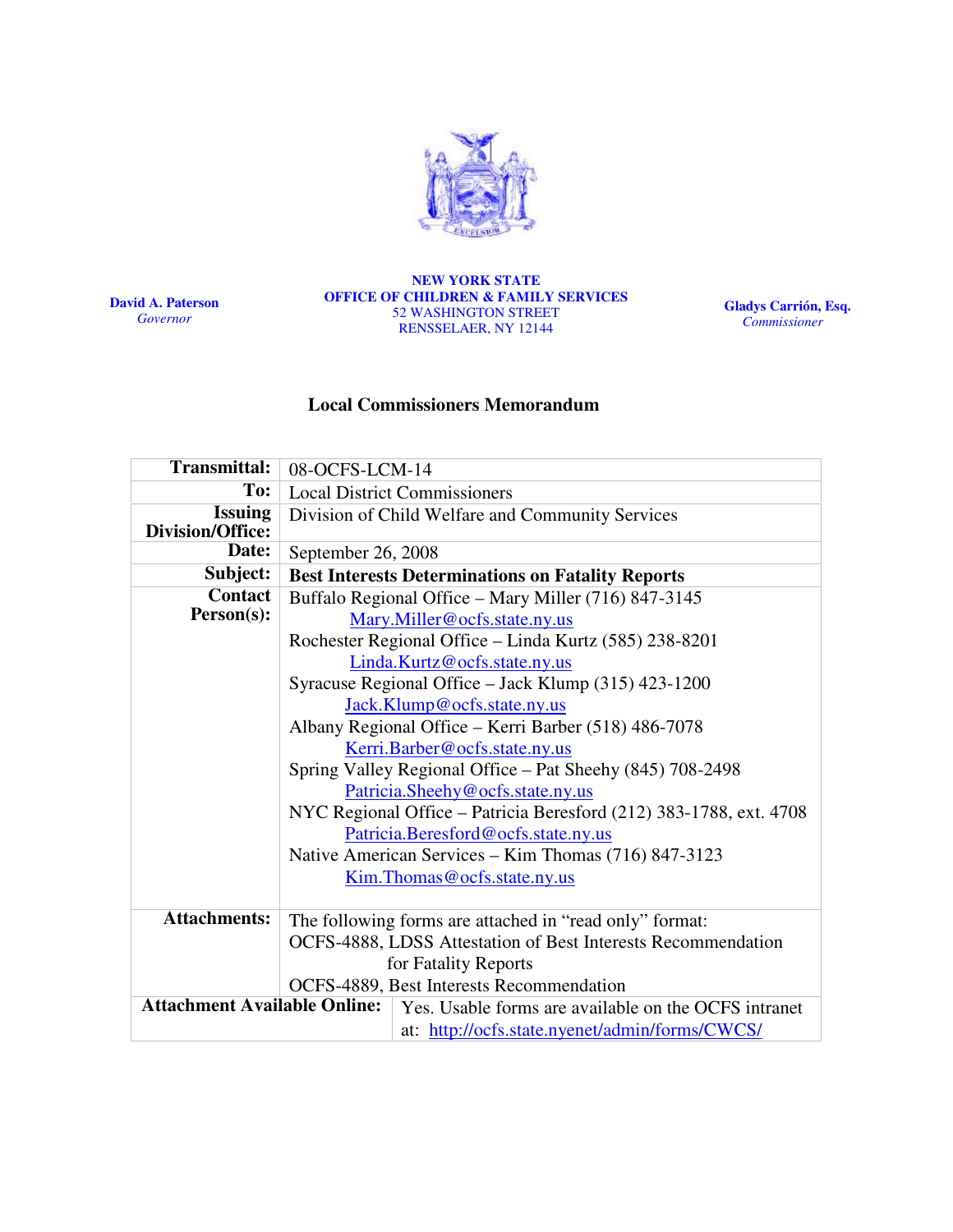### I. Purpose

The purpose of this Local Commissioners Memorandum (LCM) is to inform local departments of social services (LDSS) of a change in the New York State Office of Children and Family Services' (OCFS) legal interpretation and practice pertaining to best interests determinations when the release of a fatality report completed under Section 20(5) of the Social Services Law (SSL) has been requested. Effective immediately, a best interests determination will be required for all fatality reports requested to be released by OCFS regardless of whether the request is for a childspecific report or a more general request for multiple reports. A best interests determination pertains to whether the disclosure of a fatality report would be contrary to the best interests of the surviving siblings or other children in the household. This LCM sets forth guidelines for making best interests determinations.

# II. Background

In response to a request for release of a child-specific fatality report pursuant to Section 20(5) of the SSL, the commissioner of OCFS may disclose such fatality report when OCFS has determined that disclosure would not be contrary to the best interests of the child's surviving siblings or other children in the household. In determining whether disclosure will be contrary to the best interests of the surviving siblings or other children in the household, the OCFS commissioner is required by law to consider the interest in privacy of the child's family and the effects which disclosure may have on efforts to reunite and provide services to the family.

Previously, OCFS made best interests determinations only in response to requests for child-specific fatality reports (i.e., requests for fatality reports on specific named children). Best interests determinations were not made when there was a general request for multiple fatality reports (e.g., requests for all of the reports in a particular county for a specified period of time). The problem this created is that a requestor who wanted to obtain a child-specific fatality report could do so by making a general request that would encompass the specific report sought. In considering how to address this problem, OCFS concluded that it is contrary to the overall intent of the law to release fatality reports, where release would be contrary to the best interests of the surviving siblings or other children in the household, simply because the requestor was sophisticated enough to phrase the request in general rather than child-specific terms. Therefore, effective immediately, a best interests determination will be mandatory for all fatality reports requested to be released by OCFS, regardless of whether the request is for a child-specific report or a more general request for multiple reports.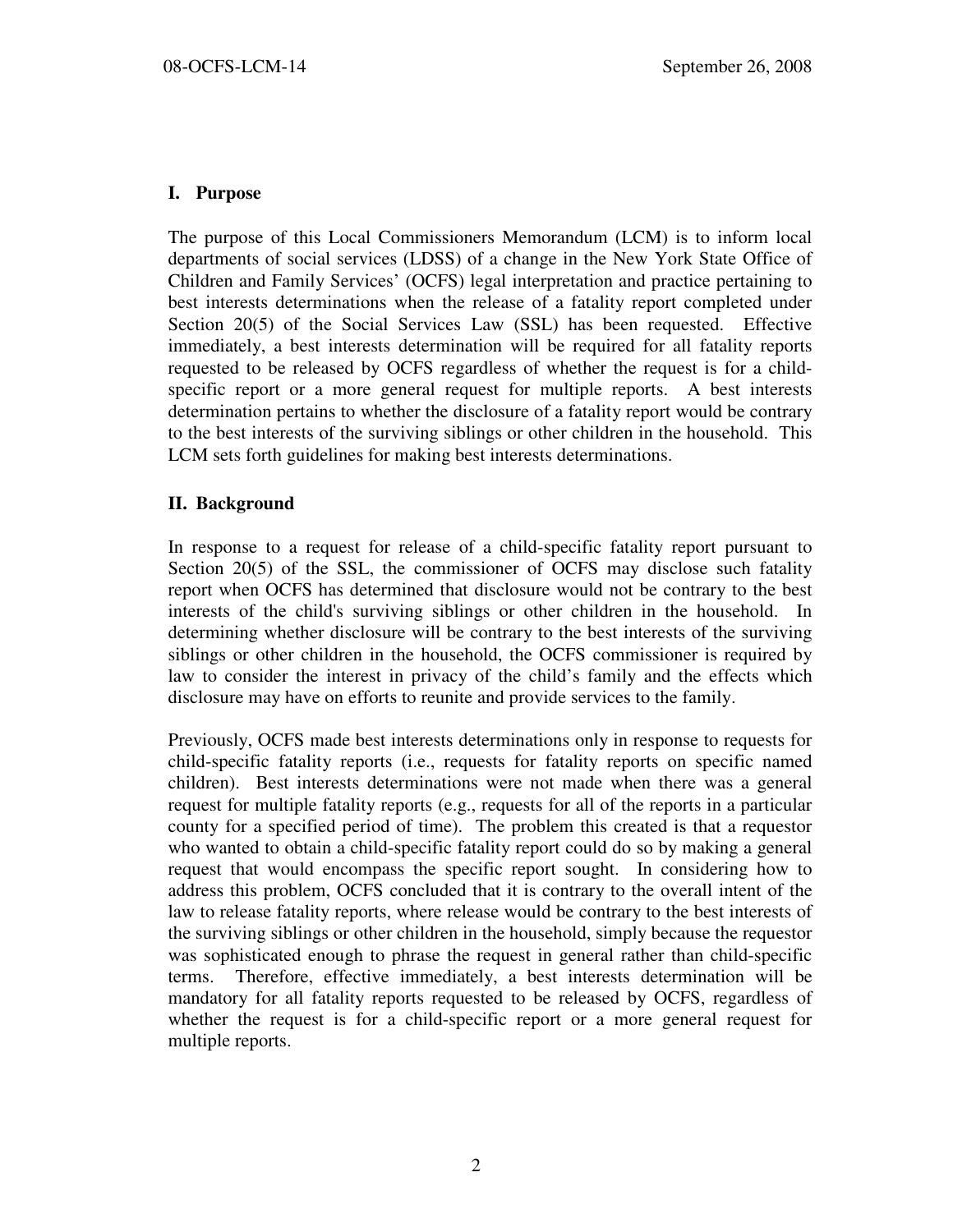# III. Program Implications

Effective immediately, a best interests determination will be mandatory for all fatality reports requested to be released by OCFS, either through the Freedom of Information Law (FOIL) or through any other means. Upon receipt of a FOIL request or other request for a fatality report(s), OCFS will assign the request a FOIL index number, enter the request into a tracking system, and then route the request within OCFS to the Division of Child Welfare and Community Services (CWCS). The office of Regional Operations and Practice Improvement (ROPI) within the Division of CWCS will photocopy the requested fatality report(s) and send the report(s) with a letter to the appropriate LDSS requesting a review of the case(s) and a recommendation on whether to release the fatality report(s) based on a best interests determination.

The first issue to consider is whether there are any surviving siblings or other children in the household. It is possible that there may now be siblings born since the fatality or other children in the household that were not present in the household at the time of the fatality or the issuance of the fatality report. Accordingly, OCFS will send all of the fatality reports covered by a request to the LDSS for a best interests determination, even where there were no surviving siblings or other children in the household at the time of the fatality or issuance of the fatality report. If there are no surviving siblings or other children in the household at the time that OCFS requests a recommendation from the LDSS, the LDSS should communicate that information to OCFS. In that instance, there will be no need to conduct a best interests determination, as there is no basis to withhold the fatality report where there are no surviving siblings or other children in the household at the time of the request.

Where there are one or more surviving siblings or other children in the household, the guidelines listed below provide considerations for counterbalancing the children's and family members' individual privacy rights and the public's interest in obtaining potentially sensitive information. In determining whether disclosure of a fatality report would be contrary to the best interests of the surviving siblings or other children in the household, the following factors should be taken into account:

- In the judgment of your staff, yourself and other community service providers involved with the family, will disclosure likely make the child(ren) susceptible to psychological harm or suffer embarrassment and humiliation?
- Will disclosure of information in the fatality report place the child(ren) at significant risk of physical or emotional harm as a result of the subject of the report's reaction to the disclosure?
- Will disclosure of information in the fatality report likely create a situation where the child(ren) could suffer prejudice or negative treatment from such persons as teachers, school administrators, friends, peers, or potential employers?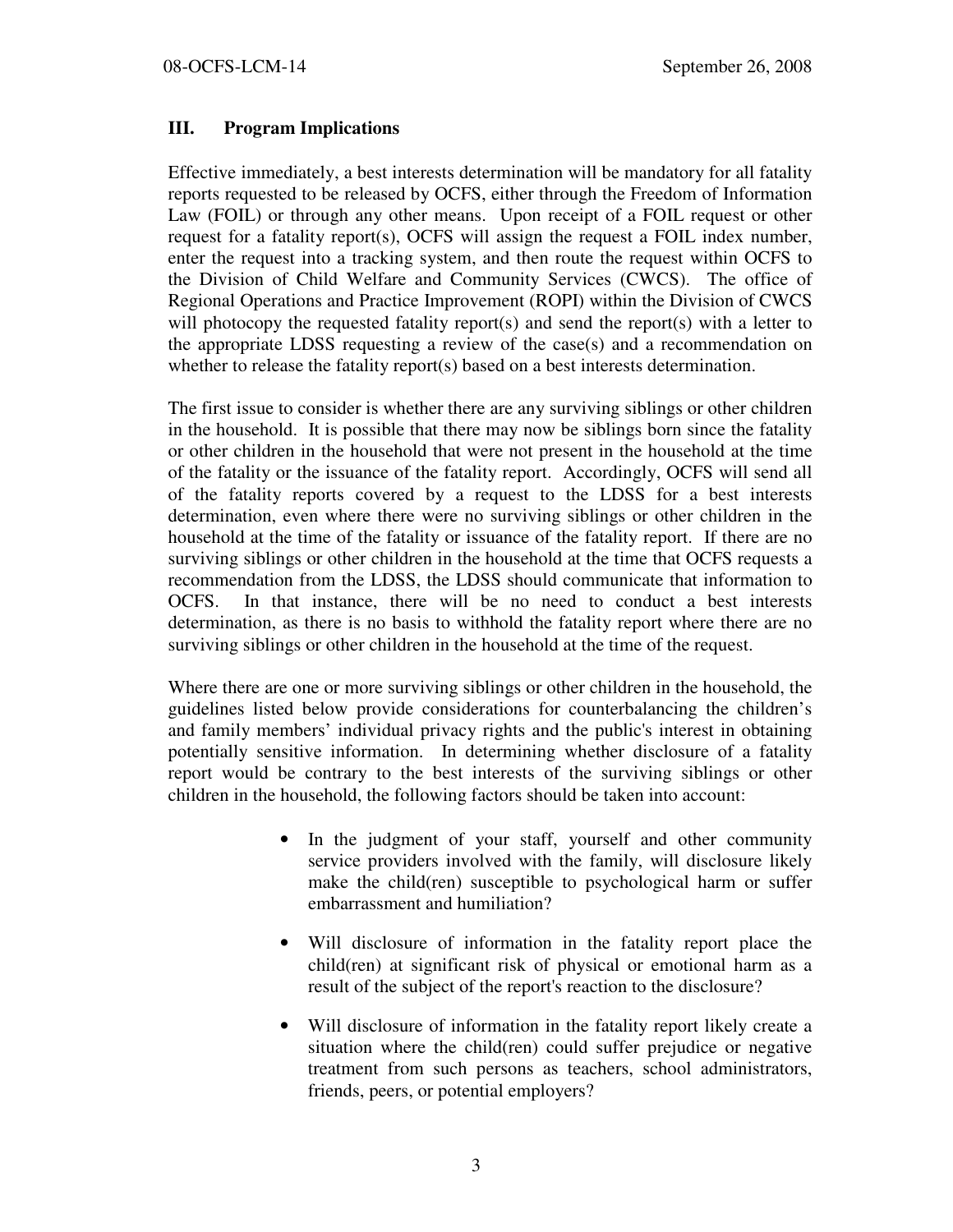- Has the child(ren) already experienced violations of their sense of personal privacy as a result of prior public disclosure and will additional disclosure of child welfare information exacerbate their feelings of violation?
- Will the delivery of social services to reunite the family likely be undone or set back due to the release of information?
- Will disclosure of actions taken or services provided to the deceased child or that child's surviving siblings or other children in the household, including but not limited to health care (e.g., prevention or treatment of pregnancy, diagnosis or treatment of sexually transmitted diseases), or other care and counseling relating to diagnosis and treatment of drug, alcohol, or mental health issues likely create a situation whereby the child's surviving siblings or other child(ren) in the household will be discouraged from seeking these services in the future?
- Will disclosure of information in the fatality report likely cause the surviving siblings or other children in the household to be traumatized to the extent where they become unable to assist either the family or criminal court in disposition of the case and/or it disrupts the child(ren)'s efforts to resume life as usual and overcome the trauma of the fatality?

Please note, it may be found that disclosing certain information in the fatality report would not be contrary to the best interests of the child's surviving siblings or other child(ren) in the household but disclosing other information would be contrary to such interests. The best interests determination is made based on the report as a whole, so all information in the report should undergo a best interests determination.

Because most requests for disclosure of fatality reports arise under FOIL, OCFS will use the FOIL time frames for responding to requests for disclosure of fatality reports. The LDSS will be given ten business days to make a best interests determination on a request for a fatality report(s) and provide a recommendation to the applicable OCFS Regional Office on the OCFS 4888, LDSS Attestation of Best Interests Recommendation for Fatality Reports form, which can be found at http://ocfs.state.nyenet/admin/forms/CWCS/. This form will be provided to the LDSS with the request for a best interests determination(s) and is to be submitted to the applicable OCFS Regional Office for review and further processing of the request. The OCFS Regional Office staff will be available to provide technical assistance to LDSS staff in making the best interests determination. The LDSS is encouraged to be as specific as possible in the description of why surviving siblings or other children in the household will be further traumatized or emotionally harmed by the release of the fatality report. The OCFS-4889, Best Interests Determination form, can be found at http://ocfs.state.nyenet/admin/forms/CWCS/ and is available to